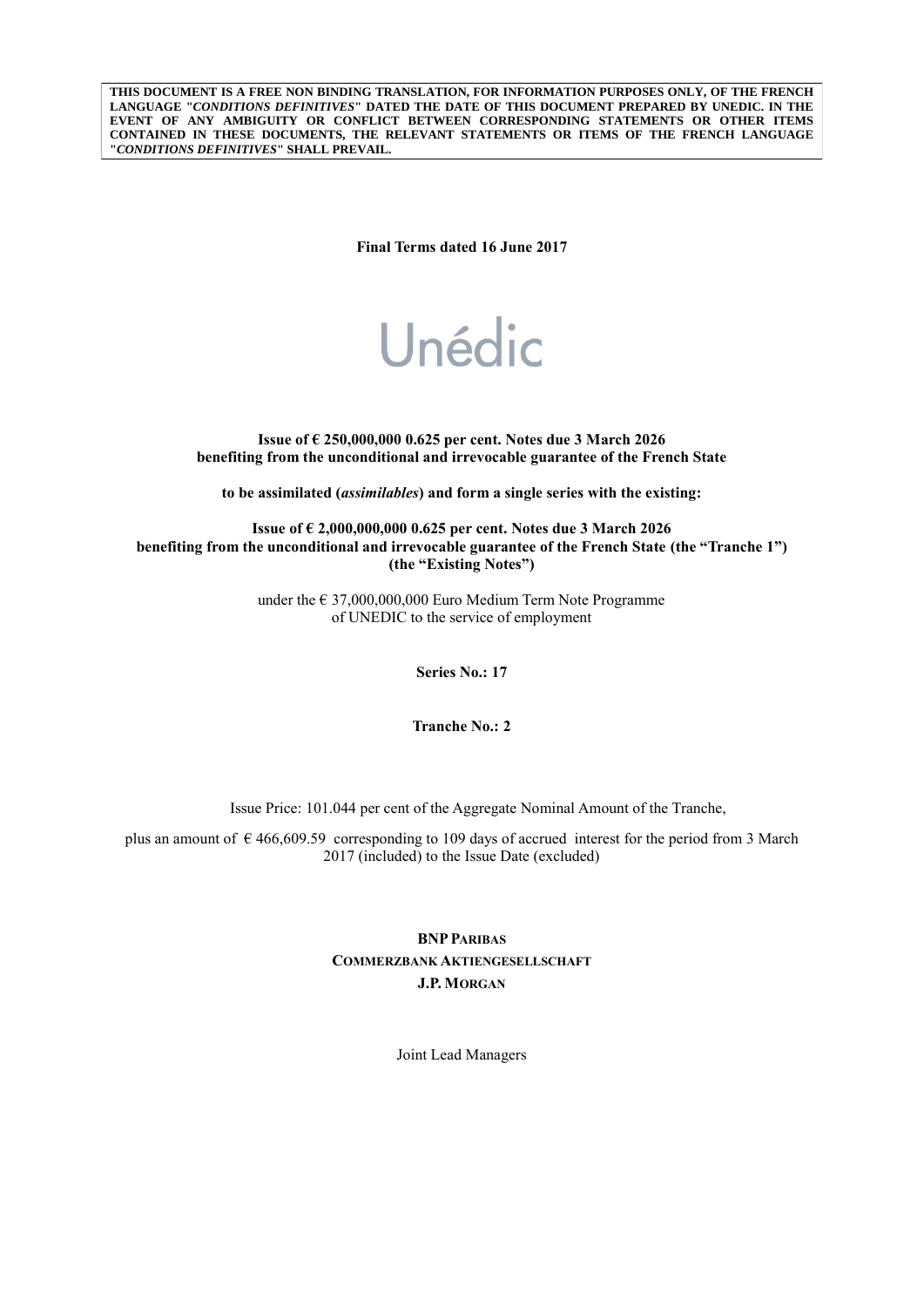#### **PART A – CONTRACTUAL TERMS**

Terms used herein shall be deemed to be defined as such for the purposes of the Terms and Conditions set forth in the Base Prospectus dated 24 February 2016 which received on that date the visa of the *Autorité des marchés financiers* ("**AMF**") number 16-058 (the "**Original Base Prospectus**") which constitutes a base prospectus for the purposes of the Directive 2003/71/EC of the European Parliament and of the Council of 4 November 2003, as amended (which includes the amendments made by Directive 2010/73/EU of the European Parliament and of the Council of 24 November 2010, to the extent that such amendments have been implemented in a Member State of the European Economic Area) (the "**Prospectus Directive**").

This document constitutes the Final Terms relating to the issue of the Notes described hereafter for the purposes of Article 5.4 of the Prospectus Directive and must be read in conjunction with the Base Prospectus dated 17 March 2017 which received on that date the visa of the AMF number 17-100 and the supplement to the base prospectus 30 May 2017 which received on that date the visa of the AMF number 17-239 (the "**Current Base Prospectus**"), except in respect of the Conditions which are extracted from the Original Base Prospectus. Full information on the Issuer and the offer of the Notes is only available on the basis of the combination of these Final Terms, the Original Base Prospectus and the Current Base Prospectus.

The Final Terms and the Base Prospectus are available for viewing on the websites of (a) the *Autorité des marchés financiers* (www.amf-france.org) and (b) the Issuer (www.unedic.org), and during normal business hours at the registered office of the Issuer and at the specified office of the Paying Agent(s) where copies may be obtained.

| 1. | <b>Issuer:</b>                 | <b>UNEDIC</b>                                                                                                                                                                                                                                                                                                                                                                       |
|----|--------------------------------|-------------------------------------------------------------------------------------------------------------------------------------------------------------------------------------------------------------------------------------------------------------------------------------------------------------------------------------------------------------------------------------|
| 2. | Guarantee:                     | Applicable                                                                                                                                                                                                                                                                                                                                                                          |
|    |                                | Unconditional and irrevocable guarantee from the<br>French State granted pursuant to Article 122 of the<br>law no. 2016-1918 dated 29 December 2016<br>(French loi de finances rectificative pour 2016) and<br>the Order (arrêté) of the Minister for Economy and<br>Finance dated 6 March 2017 published in the<br>Journal Officiel of the Republic of France on 11<br>March 2017. |
| 3. | <b>Series Number:</b><br>(i)   | 17                                                                                                                                                                                                                                                                                                                                                                                  |
|    | <b>Tranche Number:</b><br>(ii) | 2                                                                                                                                                                                                                                                                                                                                                                                   |
|    |                                | The Notes will be fully assimilated ( <i>assimilées</i> ) and<br>form a single series with the Existing Notes not<br>earlier than 40 days after the Issue Date<br>(the "Assimilation Date")                                                                                                                                                                                         |
| 4. | <b>Specified Currency</b>      | Euro (" $\epsilon$ ")                                                                                                                                                                                                                                                                                                                                                               |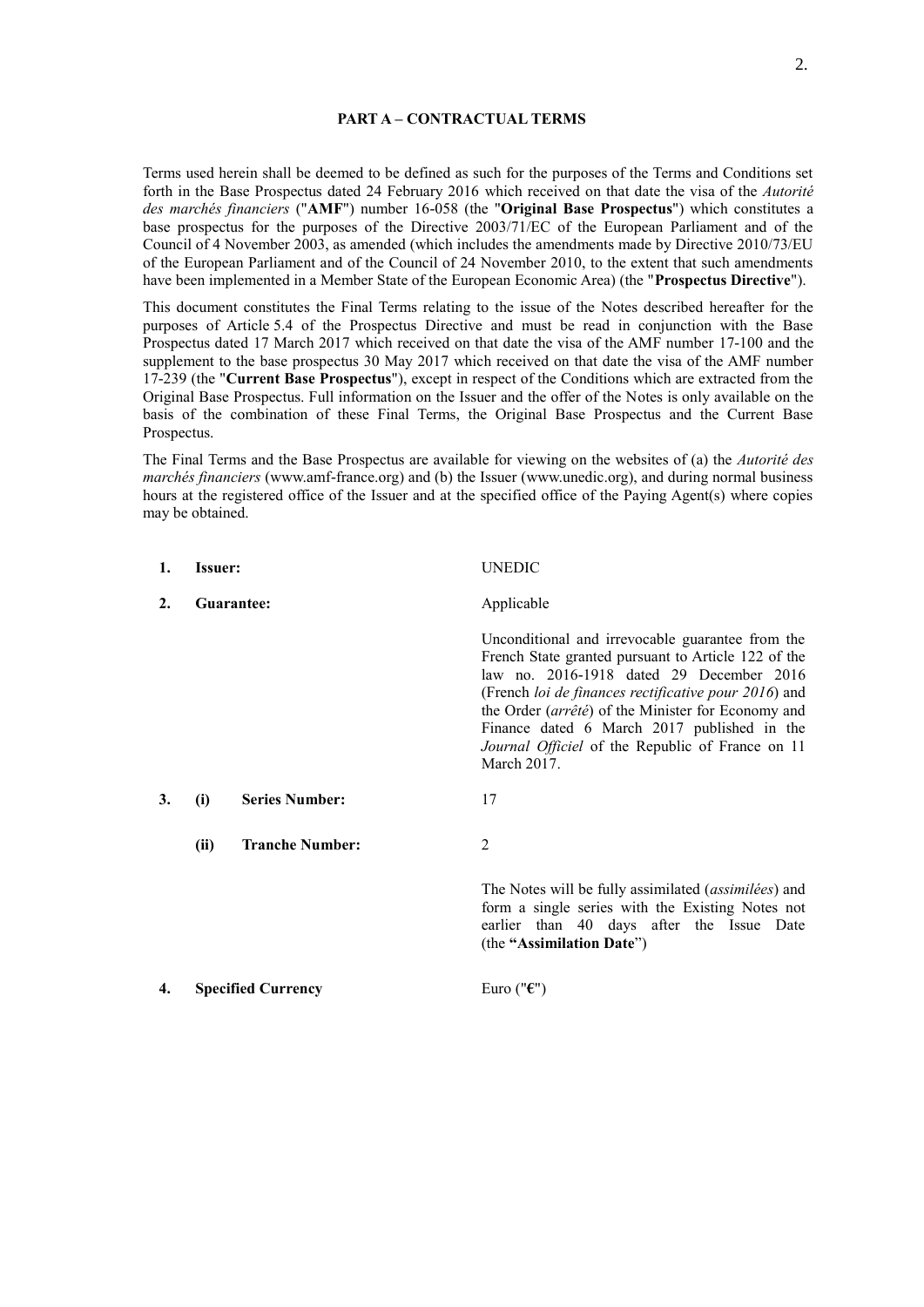| 5.  |         | <b>Aggregate Nominal Amount:</b>                                                       |                                                                                                                                                                                                                                             |
|-----|---------|----------------------------------------------------------------------------------------|---------------------------------------------------------------------------------------------------------------------------------------------------------------------------------------------------------------------------------------------|
|     | (i)     | Series:                                                                                | € 2,250,000,000                                                                                                                                                                                                                             |
|     | (ii)    | Tranche:                                                                               | € 250,000,000                                                                                                                                                                                                                               |
| 6.  |         | <b>Issue proceeds:</b>                                                                 |                                                                                                                                                                                                                                             |
|     | (i)     | Gross issue proceeds:                                                                  | € 253,076,609.59                                                                                                                                                                                                                            |
|     | (ii)    | Estimated net issue proceeds:                                                          | € 252,639,109.59                                                                                                                                                                                                                            |
| 7.  |         | <b>Issue Price:</b>                                                                    | 101.044 per cent. of the Aggregate Nominal<br>Amount of the Tranche plus an amount of<br>$\epsilon$ 466,609.59 corresponding to 109 days of accrued<br>interest for the period from 3 March 2017<br>(included) to the Issue Date (excluded) |
| 8.  |         | <b>Denomination:</b>                                                                   | € 100,000                                                                                                                                                                                                                                   |
| 9.  |         | <b>Number of Notes issued:</b>                                                         | 2,500                                                                                                                                                                                                                                       |
| 10. | (i)     | <b>Issue Date:</b>                                                                     | 20 June 2017                                                                                                                                                                                                                                |
|     | (ii)    | <b>Interest Commencement Date:</b>                                                     | 3 March 2017                                                                                                                                                                                                                                |
| 11. |         | <b>Maturity Date:</b>                                                                  | 3 March 2026                                                                                                                                                                                                                                |
| 12. |         | <b>Interest Basis:</b>                                                                 | 0.625 per cent. <i>per annum</i> Fixed Rate (further<br>particulars specified below)                                                                                                                                                        |
| 13. |         | <b>Redemption/Payment Basis:</b>                                                       | Redemption at par                                                                                                                                                                                                                           |
| 14. | Change  | of<br><b>Interest</b><br><b>Basis</b><br><b>or</b><br><b>Redemption/Payment Basis:</b> | Not Applicable                                                                                                                                                                                                                              |
| 15. | Option: |                                                                                        | Not Applicable                                                                                                                                                                                                                              |
| 16. | Notes:  | Date of authorisations for issuance of                                                 | Decision of the Board of directors dated 31 January<br>2017 setting the terms for determining the<br>characteristics of the issue and authorising Vincent<br>Destival, directeur général of the Issuer, to<br>determine its final terms     |
| 17. |         | <b>Method of distribution:</b>                                                         | Syndicated                                                                                                                                                                                                                                  |
|     |         | <b>PROVISIONS RELATING TO INTEREST PAYABLE</b>                                         |                                                                                                                                                                                                                                             |
| 18. |         | <b>Fixed Rate Notes Provisions:</b>                                                    | Applicable                                                                                                                                                                                                                                  |

|  |       | TIACU INAIC INDICS TTUVISIONS. | 110010000                                                      |  |
|--|-------|--------------------------------|----------------------------------------------------------------|--|
|  | (i)   | Rate of Interest:              | 0.625 per cent. <i>per annum</i> payable annually in<br>arrear |  |
|  | (ii)  | <b>Interest Payment Dates:</b> | 3 March in each year and commencing on 3 March<br>2018         |  |
|  | (iii) | Fixed Coupon Amounts:          | € 625 per € 100,000 in Denomination                            |  |
|  | (iv)  | Broken Amount(s):              | Not Applicable                                                 |  |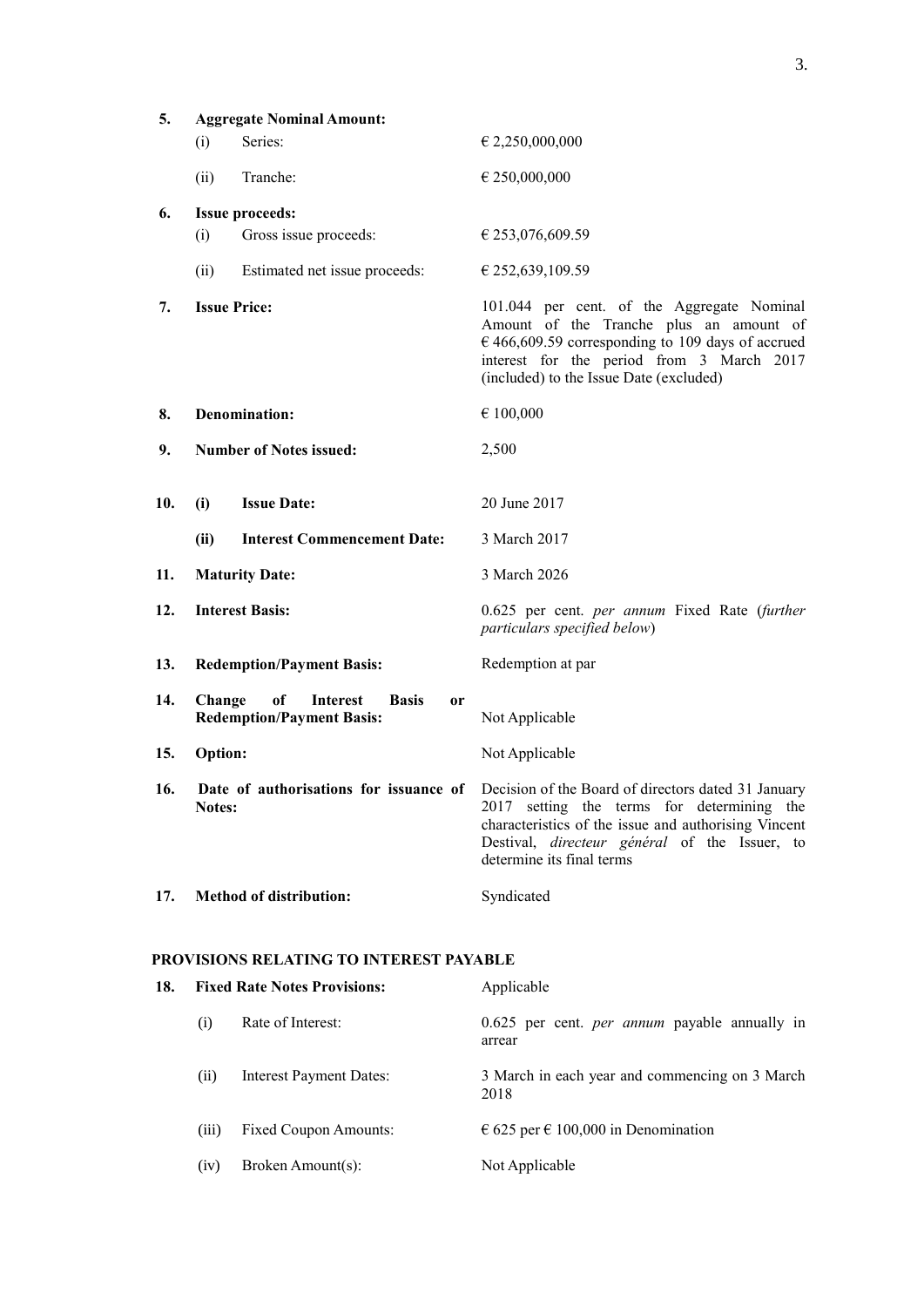|            | Day Count Fraction:<br>(v)                                                                                                                                                                                                                                                                                                          | Actual/Actual - ICMA                                                                                                          |
|------------|-------------------------------------------------------------------------------------------------------------------------------------------------------------------------------------------------------------------------------------------------------------------------------------------------------------------------------------|-------------------------------------------------------------------------------------------------------------------------------|
|            | <b>Determination Dates:</b><br>(vi)                                                                                                                                                                                                                                                                                                 | 3 March in each year commencing 3 March 2018                                                                                  |
|            | (vii) Other terms relating to the method<br>of calculating interest for Fixed Rate<br>Notes:                                                                                                                                                                                                                                        | Not Applicable                                                                                                                |
| 19.        | <b>Floating Rate Notes Provisions:</b>                                                                                                                                                                                                                                                                                              | Not Applicable                                                                                                                |
| 20.<br>21. | PROVISIONS RELATING TO REDEMPTION<br><b>Call Option:</b>                                                                                                                                                                                                                                                                            | Not Applicable<br><b>Final Redemption Amount of each Note:</b> $\epsilon$ 100,000 per Note of $\epsilon$ 100,000 Denomination |
| 22.        | <b>Early Redemption Amount:</b><br>(i) Early Redemption Amount(s) of each<br>Note payable on redemption for<br>taxation reasons or on event of default<br>or other early redemption and/or the<br>method of calculating the same and/or<br>any other terms (if required or if<br>different from that set out in the<br>Conditions): | As specified in Condition 7 of the Terms and                                                                                  |

Conditions of the Original Base Prospectus

4.

(ii) Redemption for taxation purpose at a date different from the Interest Payment Dates No

## **GENERAL PROVISIONS APPLICABLE TO THE NOTES**

## **23. Form of Notes:**

|     | (i)              | Form of Notes:                                                                                               | Dematerialised Notes in bearer form (au<br><i>porteur</i> )                                 |
|-----|------------------|--------------------------------------------------------------------------------------------------------------|---------------------------------------------------------------------------------------------|
|     | (ii)             | Registration Agent:                                                                                          | Not Applicable                                                                              |
| 24. | <b>Financial</b> | Centre(s) or other<br>special<br>provisions relating to payment dates for the<br>purposes of Condition 8(d): | Not Applicable                                                                              |
| 25. |                  | Redenomination, renominalisation:                                                                            | Not Applicable                                                                              |
| 26. |                  | <b>Consolidation provisions:</b>                                                                             | Not Applicable                                                                              |
| 27. |                  | Masse (Condition 12):                                                                                        | address of the<br>and<br>initial<br>The.<br>name<br>Representative of the <i>Masse</i> are: |
|     |                  |                                                                                                              | MASSQUOTE S.A.S.U.<br>RCS 529 065 880 Nanterre<br>7 bis rue de Neuilly                      |

92110 Clichy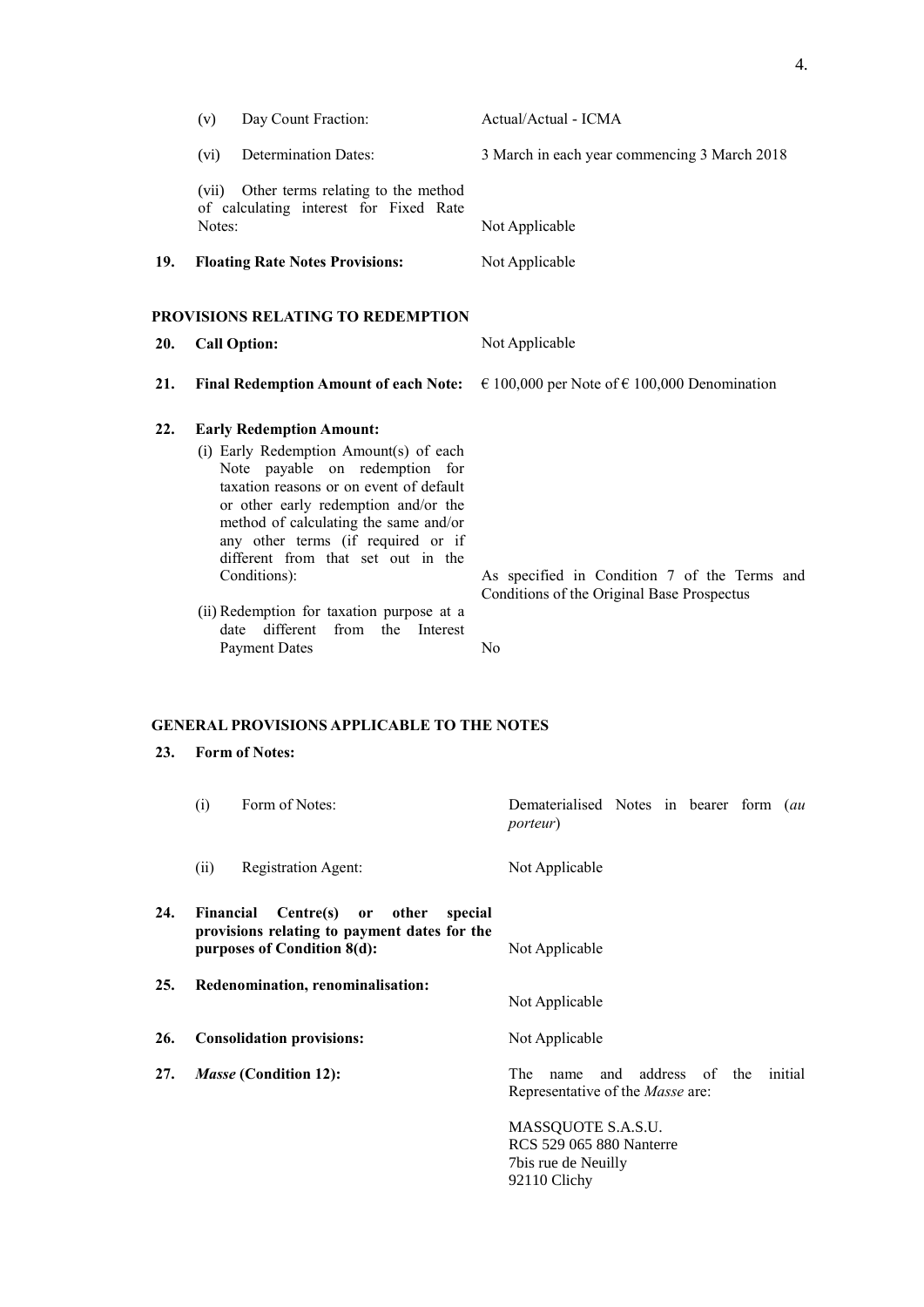#### France

Mailing address : 33, rue Anna Jacquin 92100 Boulogne-Billancourt France Represented by its Chairman

The name and address of the alternate Representative of the *Masse* are:

Gilbert Labachotte 8 Boulevard Jourdan 75014 Paris France

The Representative of the *Masse* will perceive a remuneration of € 450 *per annum* (excluding VAT) with respect to its appointment as Representative.

## **DISTRIBUTION**

| 28. | (i)   | If syndicated, names of Managers:    | <b>Joint Lead Managers</b><br><b>BNP</b> Paribas<br>Commerzbank Aktiengesellschaft<br>J.P. Morgan Securities plc |
|-----|-------|--------------------------------------|------------------------------------------------------------------------------------------------------------------|
|     | (ii)  | Date of the subscription agreement:  | 16 June 2017                                                                                                     |
|     | (iii) | <b>Stabilising Manager (if any):</b> | Not Applicable                                                                                                   |
| 29. |       | If non-syndicated, name of Dealer:   | Not Applicable                                                                                                   |

#### **PURPOSE OF FINAL TERMS**

These Final Terms comprise the final terms required for issue and admission to trading on Euronext Paris of the Notes described herein pursuant to the Euro 37,000,000,000 Euro Medium Term Note Programme of UNEDIC to the service of employment.

### **RESPONSIBILITY**

The Issuer accepts responsibility for the information contained in these Final Terms.

Signed on behalf of UNEDIC:

By: ............................................

Duly authorised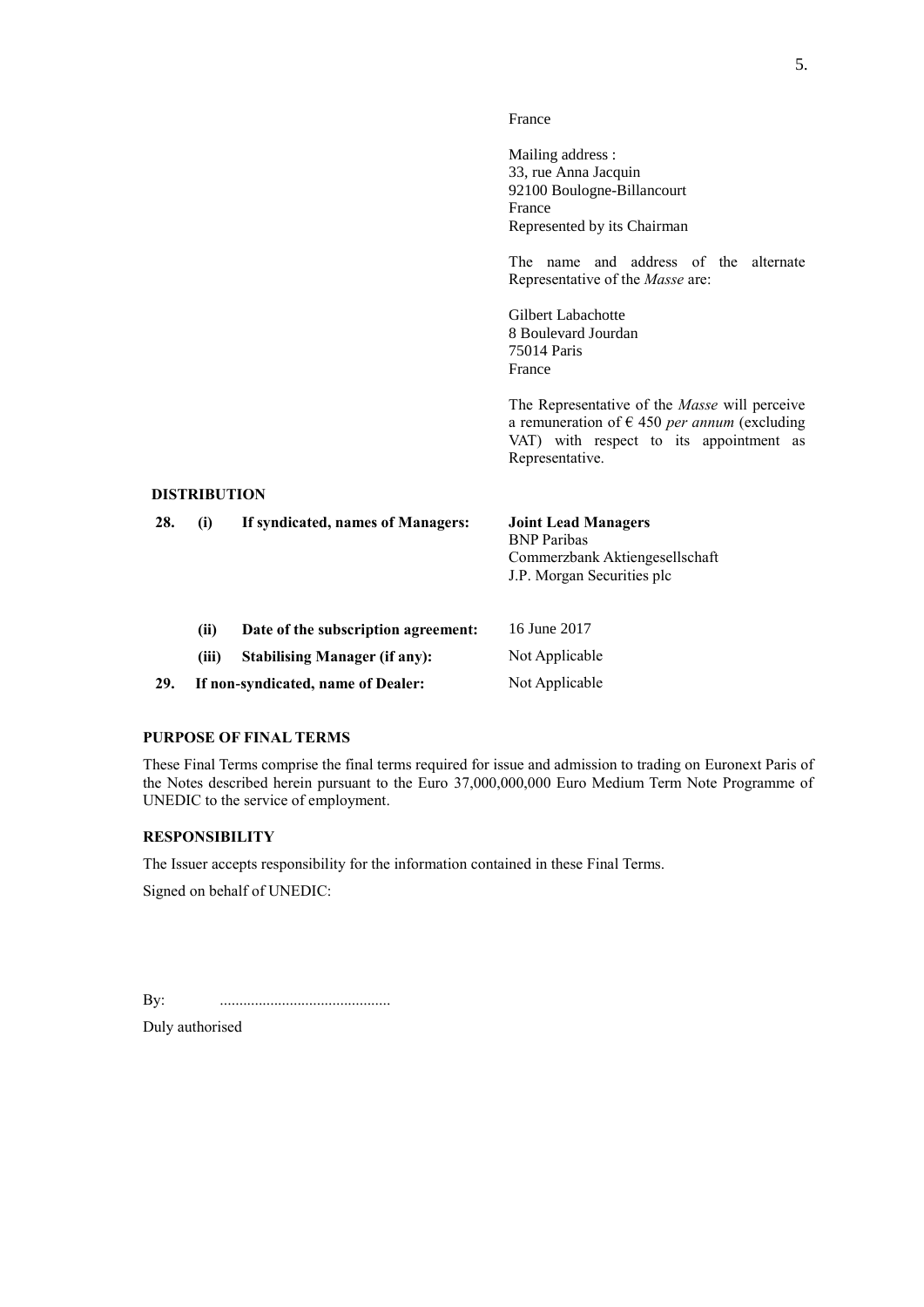## **PART B – OTHER INFORMATION**

#### **1. ADMISSION TO TRADING**

| (i)   | (a)      | Admission to trading:                                                                                                                                                         | Application has been made by the Issuer (or on its<br>behalf) for the Notes to be admitted to trading on<br>Euronext Paris with effect from 20 June 2017. |
|-------|----------|-------------------------------------------------------------------------------------------------------------------------------------------------------------------------------|-----------------------------------------------------------------------------------------------------------------------------------------------------------|
|       |          |                                                                                                                                                                               | The Existing Notes are already admitted to trading<br>on Euronext Paris since 3 March 2016.                                                               |
|       | (b)      | Regulated Markets or equivalent<br>markets on which, to the<br>knowledge of the Issuer, securities<br>of the same class of the Notes to<br>be admitted to trading are already |                                                                                                                                                           |
|       |          | admitted to trading:                                                                                                                                                          | Not Applicable                                                                                                                                            |
| (ii)  | $fees$ : | Estimate of total expenses related to<br>admission to trading (including AMF)                                                                                                 | € 11,450 (€ 6,450 to Euronext and € 5,000 to the<br>AMF)                                                                                                  |
| (iii) |          | publication<br>of<br>Additional<br>Base<br>Prospectus and Final Terms:                                                                                                        | Not Applicable                                                                                                                                            |

**2. RATINGS**

Ratings: The Notes to be issued are expected to be rated by Moody's Investors Service Limited and Fitch's France S.A.S :

Moody's: Aa2

Fitch: AA

In accordance with Regulation (EC) No 1060/2009 dated 16 September 2009 of the European Parliament and of the Council, each of Moody's Investors Service Limited and Fitch France S.A.S. is included in the list of registered credit rating agencies published on the European Securities and Markets Authority's website.

## **3. INTERESTS OF NATURAL AND LEGAL PERSONS INVOLVED IN THE ISSUE**

Save as discussed in "Subscription and Sale" of the Base Prospectus, so far as the Issuer is aware, no person involved in the offer of the Notes has an interest material to the offer.

## **4. REASONS FOR THE OFFER**

|    | Reasons for the offer: | See " <i>Use of Proceeds</i> " wording in Current Base<br>Prospectus. |  |
|----|------------------------|-----------------------------------------------------------------------|--|
| 5. | <b>YIELD</b>           |                                                                       |  |

## Yield: 0.502 per cent. *per annum*

The yield is calculated at the Issue Date on the basis of the Issue Price. It is not an indication of